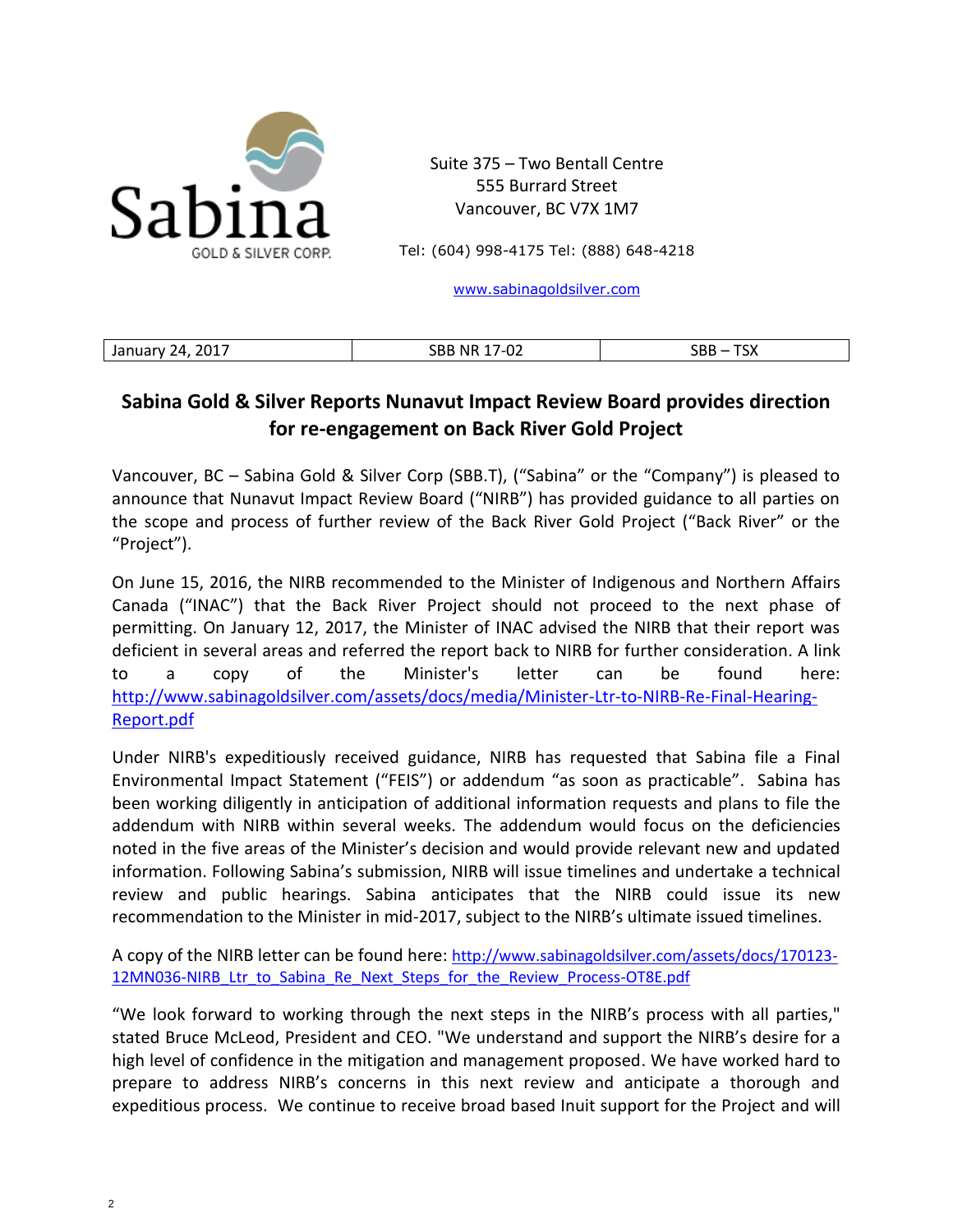continue to engage and consult with all stakeholders. We believe Back River is a world class project with a large high grade reserve/resource in a mining friendly jurisdiction."

## **Sabina Gold & Silver Corp**

Sabina Gold & Silver Corp. is a well-financed, emerging precious metals company with district scale, world class undeveloped assets in one of the world's newest, politically stable mining jurisdictions: Nunavut, Canada.

Sabina recently released a Feasibility Study on its 100% owned Back River Gold Project which presents a project that has been designed on a fit-for purpose basis, with the potential to produce ~200,000 ounces a year for ~11 years with a rapid payback of 2.9 years. At a US\$1,150 gold price and a 0.80 exchange rate, the Study delivers a potential after tax internal rate of return of approximately 24.2% with an initial CAPEX of \$415 million.

In addition to Back River, Sabina also owns a significant silver royalty on Glencore's Hackett River Project. The silver royalty on Hackett River's silver production is comprised of 22.5% of the first 190 million ounces produced and 12.5% of all silver produced thereafter.

The Company had approximately C\$41.5 million in its treasury (September 30, 2016) and had approximately C\$40 million at December 31, 2016.

For further information please contact:

Nicole Hoeller, Vice-President, Communications: **1 888 648-4218 [nhoeller@sabinagoldsilver.com](mailto:nhoeller@sabinagoldsilver.com)**

## **Forward Looking Information**

This news release contains "forward-looking information" within the meaning of applicable securities laws (the "forward-looking statements"), including our belief as to the extent, results and timing of and various studies relating to permitting and environmental assessment outcomes. These forward-looking statements are made as of the date of this news release. Readers are cautioned not to place undue reliance on forward-looking statements, as there can be no assurance that the future circumstances, outcomes or results anticipated in or implied by such forward-looking statements will occur or that plans, intentions or expectations upon which the forward-looking statements are based will occur. While we have based these forward-looking statements on our expectations about future events as at the date that such statements were prepared, the statements are not a guarantee that such future events will occur and are subject to risks, uncertainties, assumptions and other factors which could cause events or outcomes to differ materially from those expressed or implied by such forwardlooking statements. Such factors and assumptions include, among others, the effects of general economic conditions, commodity prices, changing foreign exchange rates and actions by government and regulatory authorities and misjudgments in the course of preparing forwardlooking statements. In addition, there are known and unknown risk factors which could cause our actual results, performance or achievements to differ materially from any future results,